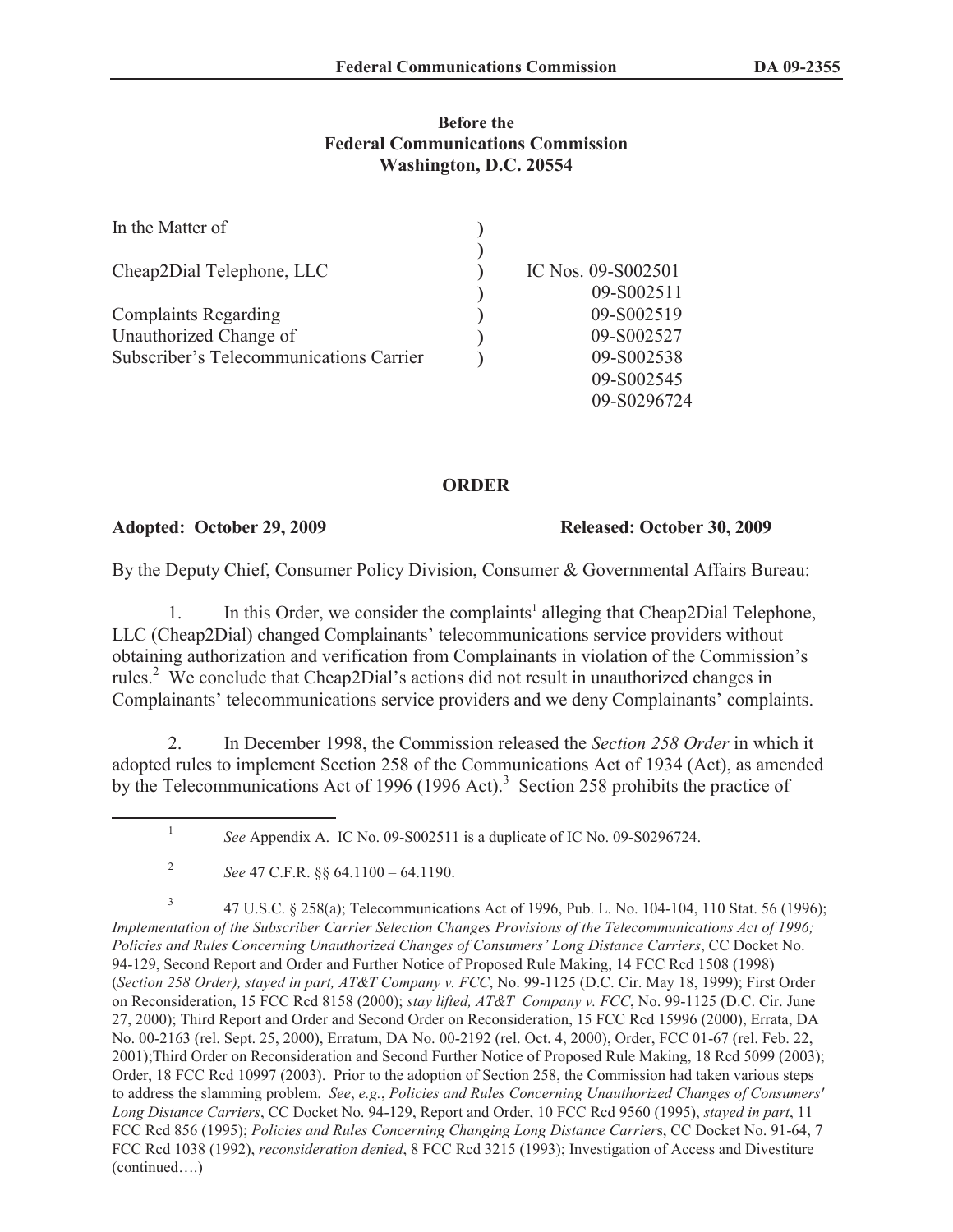"slamming," the submission or execution of an unauthorized change in a subscriber's selection of a provider of telephone exchange service or telephone toll service.<sup>4</sup> In the *Section 258 Order*, the Commission adopted aggressive new rules designed to take the profit out of slamming, broadened the scope of the slamming rules to encompass all carriers, and modified its existing requirements for the authorization and verification of preferred carrier changes. The rules require, among other things, that a carrier receive individual subscriber consent before a carrier change may occur.<sup>5</sup> Pursuant to Section 258, carriers are absolutely barred from changing a customer's preferred local or long distance carrier without first complying with one of the Commission's verification procedures.<sup>6</sup> Specifically, a carrier must: (1) obtain the subscriber's written or electronically signed authorization in a format that meets the requirements of Section 64.1130; (2) obtains confirmation from the subscriber via a toll-free number provided exclusively for the purpose of confirming orders electronically; or (3) utilize an independent third party to verify the subscriber's order.<sup>7</sup>

3. The Commission also has adopted liability rules. These rules require the carrier to absolve the subscriber where the subscriber has not paid his or her bill. In that context, if the subscriber has not already paid charges to the unauthorized carrier, the subscriber is absolved of liability for charges imposed by the unauthorized carrier for service provided during the first 30 days after the unauthorized change.<sup>8</sup> Where the subscriber has paid charges to the unauthorized carrier, the Commission's rules require that the unauthorized carrier pay 150% of those charges to the authorized carrier, and the authorized carrier shall refund or credit to the subscriber 50% of all charges paid by the subscriber to the unauthorized carrier.<sup>9</sup> Carriers should note that our actions in this Order do not preclude the Commission from taking additional action, if warranted, pursuant to section 503 of the Act.<sup>10</sup>

4. We received Complainants' complaints alleging that Complainants' telecommunications service providers had been changed without Complainants' authorization.<sup>11</sup> (Continued from previous page) Related Tariffs, CC Docket No. 83-1145, Phase I, 101 F.C.C.2d 911, 101 F.C.C.2d 935, *reconsideration denied*,

102 F.C.C.2d 503 (1985).

4 47 U.S.C. § 258(a).

5 *See* 47 C.F.R. § 64.1120.

6 47 U.S.C. § 258(a).

7 *See* 47 C.F.R. § 64.1120(c). Section 64.1130 details the requirements for letter of agency form and content for written or electronically signed authorizations. 47 C.F.R. § 64.1130.

8 *See* 47 C.F.R. §§ 64.1140, 64.1160. Any charges imposed by the unauthorized carrier on the subscriber for service provided after this 30-day period shall be paid by the subscriber to the authorized carrier at the rates the subscriber was paying to the authorized carrier at the time of the unauthorized change. *Id.*

- 9 *See* 47 C.F.R. §§ 64.1140, 64.1170.
- <sup>10</sup> *See* 47 U.S.C. § 503.
- <sup>11</sup> *See* Appendix A.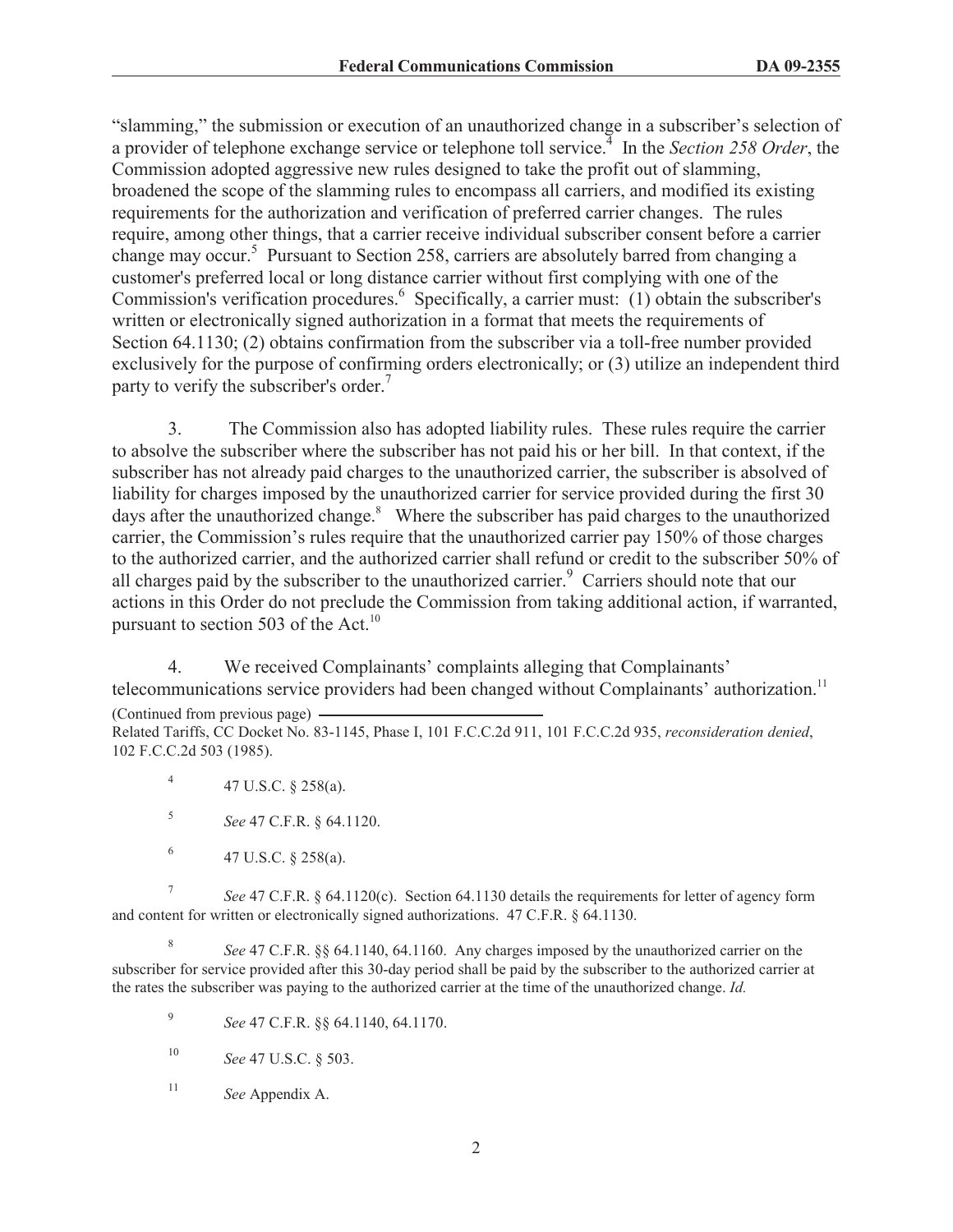Pursuant to Sections 1.719 and 64.1150 of our rules,<sup>12</sup> we notified Cheap2Dial of the complaints and Cheap2Dial responded.<sup>13</sup> We find that the complaints involve a dial-around long distance service and not a switch of presubscribed long distance services. Thus, Cheap2Dial did not violate our carrier change rules.<sup>14</sup>

5. Accordingly, IT IS ORDERED that, pursuant to Section 258 of the Communications Act of 1934, as amended, 47 U.S.C. § 258, and Sections 0.141, 0.361 and 1.719 of the Commission's rules, 47 C.F.R. §§ 0.141, 0.361, 1.719, the complaints filed against Inmark, Inc. d/b/a Preferred Billing ARE DENIED.

## FEDERAL COMMUNICATIONS COMMISSION

Nancy A. Stevenson, Deputy Chief Consumer Policy Division Consumer & Governmental Affairs Bureau

<sup>&</sup>lt;sup>12</sup> 47 C.F.R. § 1.719 (Commission procedure for informal complaints filed pursuant to Section 258 of the Act); 47 C.F.R. § 64.1150 (procedures for resolution of unauthorized changes in preferred carrier).

<sup>13</sup> *See* Appendix A.

<sup>&</sup>lt;sup>14</sup> If any Complainant is unsatisfied with the resolution of this complaint, such Complainant may file a formal complaint with the Commission pursuant to Section 1.721 of the Commission's rules, 47 C.F.R. § 1.721. Such filing will be deemed to relate back to the filing date of such Complainant's informal complaint so long as the formal complaint is filed within 45 days from the date this order is mailed or delivered electronically to such Complainant. *See* 47 C.F.R. § 1.719.